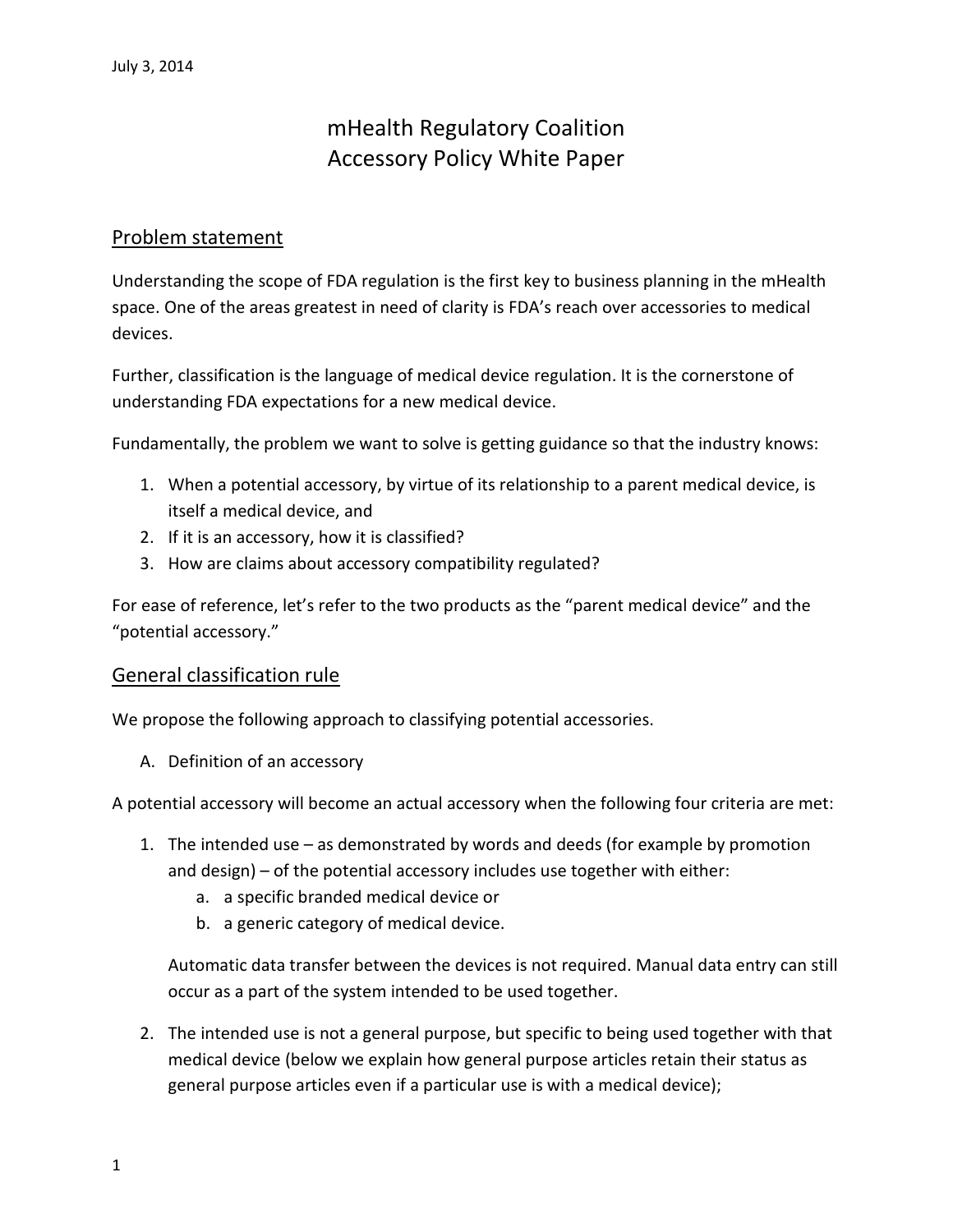- 3. The potential accessory is distributed to the end user without being integrated into the parent device and is "suitable for use or capable of functioning." (A product that does not meet this criterion might instead be a component); and
- 4. The relationship between the potential accessory and parent medical device is such that the potential accessory is intended to enable or assist the parent device to be used in accordance with the parent's intended use.

If those three conditions are met, then the item is an accessory and FDA regulates it.

B. Classification process

The next question, then, is how to classify the accessory. There are at least three possibilities.

- 1. First analyze whether the accessory fits within an existing device classification found in the regulations other than the classification for the parent medical device. If so, that classification determines the classification of the accessory. If not,
- 2. Second, analyze whether the accessory fits within one of the enforcement discretion accessory categories (defined below). If so, the accessory is exempt from active regulation. If not,
- 3. The accessory is classified in the same classification regulation as the parent medical device.

Note that if the potential accessory is excluded from accessory status because it actually changes the intended use of the parent medical device, the software or hardware would itself become a parent medical device and would need to be classified wherever it fits.

The idea here is for FDA to create explicit, new classifications for common accessories, because the default for an accessory otherwise, if there is no express classification already, is either class III or the classification of the parent device, both of which would result in overregulation of the accessory. So expressly granting lower classification to common, low risk accessories is an extremely important step for FDA to take.

## Medical device accessories should not cause general purpose hardware and software to be regulated

It is already clear that where software constitutes a medical device and is intended by the software manufacturer to be used with general purpose computing or communication hardware (such as a cell phone) or software (such as an operating system or standard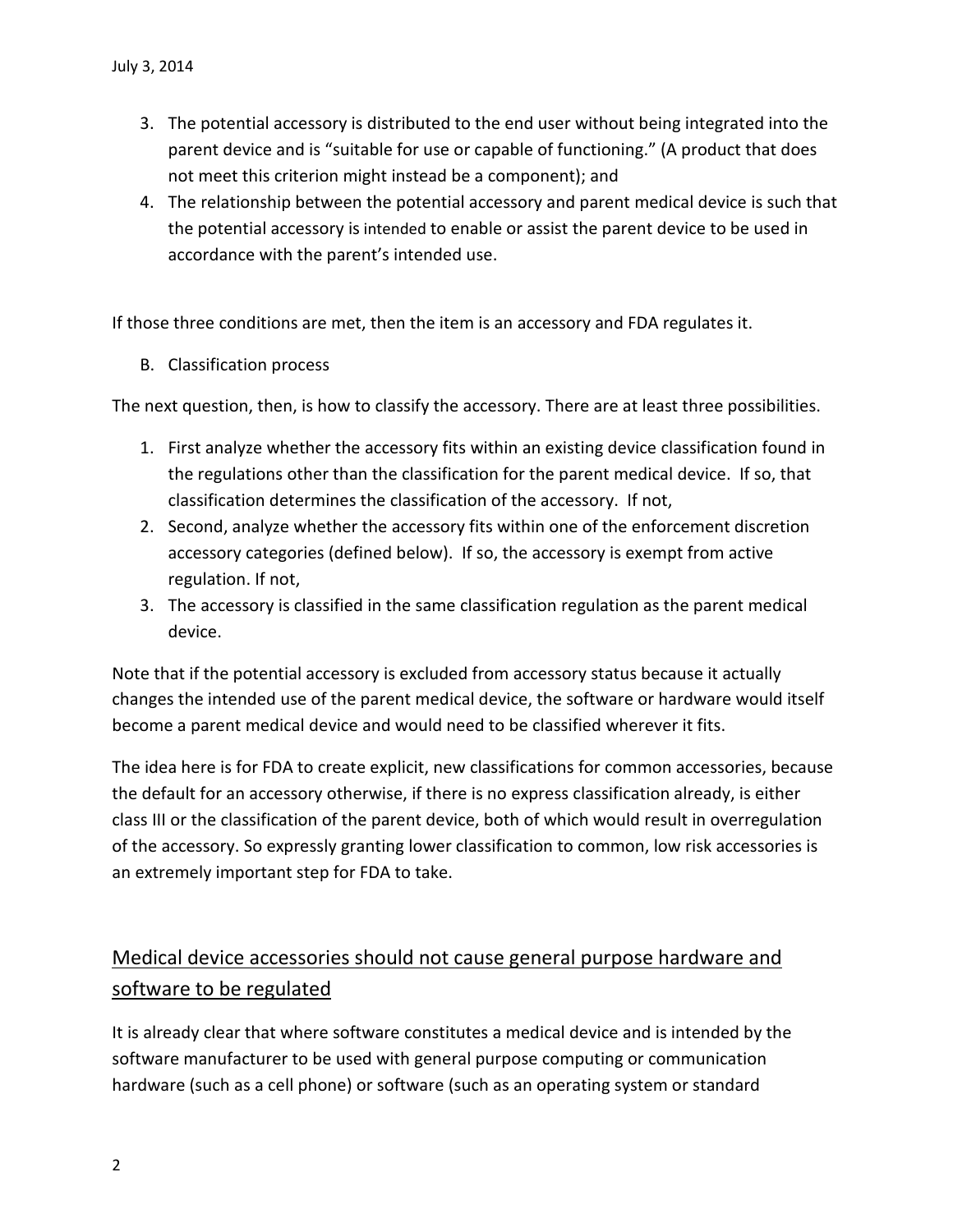communication protocols), the general purpose computing or communication hardware or software (sold separately by a separate manufacturer) is not a medical device. The same would be true when a specialized accessory that itself has medical device functionality (such as a blood glucose test strip reader) is intended to be used with a general purpose computing or communication product (sold separately by a separate manufacturer).

We propose that FDA go a step further and clarify that the general purpose hardware or software does not need to be sold separately by a separate manufacturer. Further, FDA should clarify that the general purpose computing or communication hardware or software remains unregulated even when the manufacturer of the general purpose hardware or software intends that the hardware is to be used with any suitable software, *and in its promotion specifically includes medical device software*. In other words, the fact that a general hardware or software company explicitly identifies a specific piece of medical software, among others, that can be used with its product should not cause the general article to become regulated. For example, a general purpose cell phone should remain unregulated even when it is specifically promoted for use with a medical device app, is sold preloaded with the medical device app or contains general purpose communication protocols that meet the needs of medical apps.

Of course, if the manufacturer of the general purpose computing or communications equipment adds specific hardware or software functionality that serves a medical device functionality and adds material risk, that functionality would be regulated. Taking a risk-based approach, there are functionalities that FDA should permit without regulation such as an app that retrieves, stores and forwards data, using standard communication protocols, from a medical device to a mobile medical app to enable the mobile medical app to apply algorithms to/manipulate the forwarded data for use in a non-acute situation.

### Application of accessory rules to systems

One of the areas most in need of guidance is the application of the accessory rules to systems. Systems can be quite complex, such that items might be an accessory to an accessory to an accessory of a medical device. We need some clarity from FDA regarding at which point that article no longer would be viewed as an accessory to the medical device.

We propose that each link in the system be examined using the approach outlined in the first section, that is applying the five criteria to the article to see if it is an accessory *to an article that would be considered a freestanding medical device*. The analysis should always focus on the relationship between the potential accessory and the parent medical device. This is instead of considering whether an accessory somehow supports another accessory, which is too attenuated to declare a product regulated.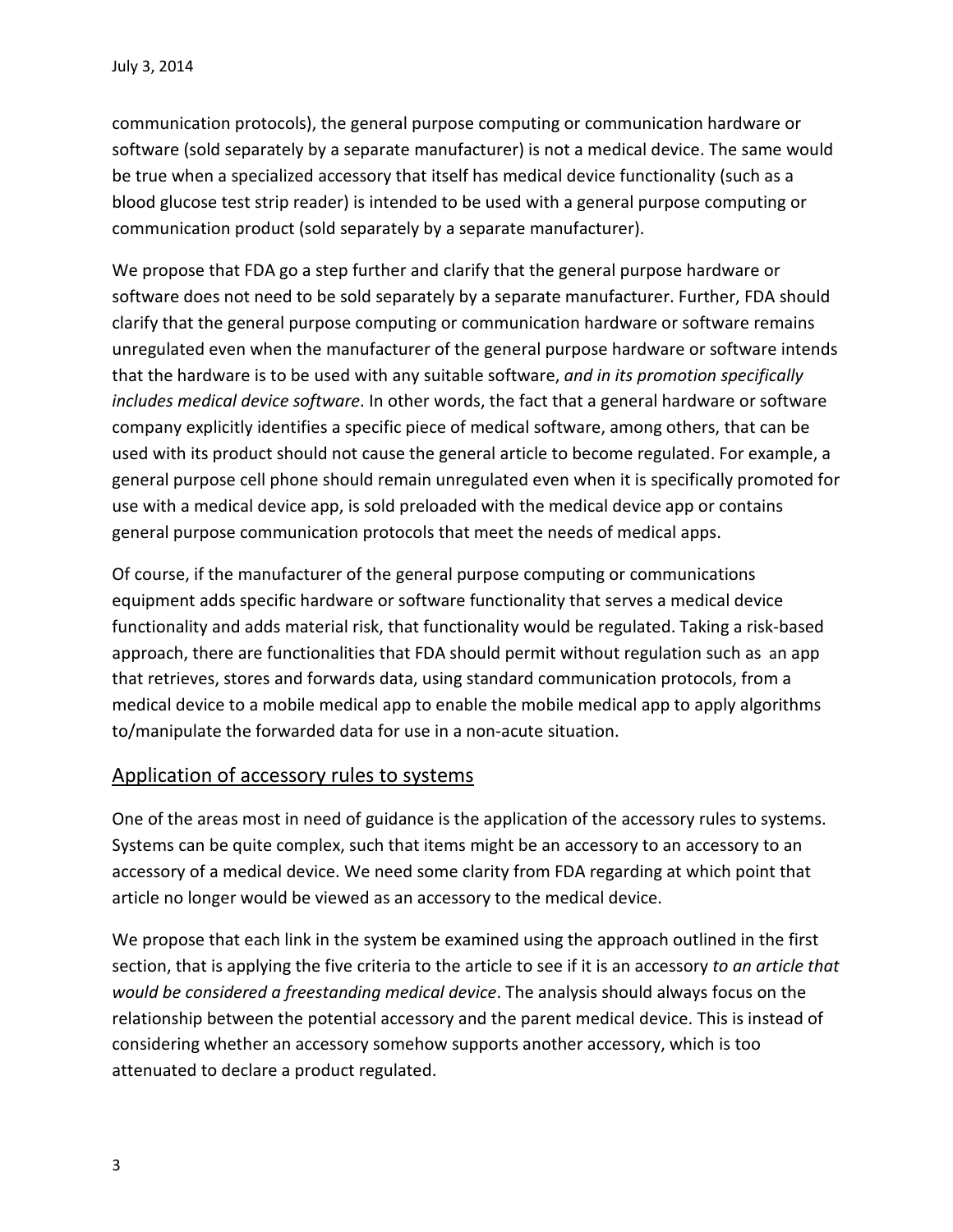Further, the guidance should consider software modules or software add-ons to the parent software device. FDA also should address system testing and the separation of modules/units that is required before such modules might be treated differently for regulatory purposes. It is typically difficult to draw regulatory lines between two connected software modules. In a separate position paper, we will recommend a specific approach to drawing lines between modules.

### Claims of interoperability

A claim that an accessory meets certain standards that are recognized as relevant to medical device functionality does not automatically mean the product is a regulated accessory. For example, the claim that an accessory is interoperable and/or compatible with a particular type piece of medical device software or hardware does not make the accessory any less of a general use item. Claims of interoperability and compatibility are commonly used to describe complex systems and underlying platforms. Because something is compatible or interoperable does not necessarily mean it has been optimized for use solely with medical devices and thus it can retain its general use status and should not be regulated. Only items of software or hardware that add or mitigate material risk and for which the seller makes medical device claims should be regulated.

### Freestanding regulatory device classifications

FDA already has a few classifications in its regulations for products that can serve an accessory function. Examples include:

- 1. 862.2100 Calculator/data processing module for clinical use
- 2. 864.4010 General purpose reagent
- 3. 890.3710 Powered communication system
- 4. 892.2050 Picture archiving and communications system

With regard to these existing classifications, we would like to see four improvements in FDA's approach.

1. When interpreting the scope of those classification regulations, FDA should not be unduly narrow in its interpretation and should not, for example, exclude new products that reasonably fit within those classifications on the basis of the so-called "8xx.9 regulations." FDA should not use those 8xx.9 regulations to exclude products from the classification simply because the new product connects to another medical device or the new product has novel features that do not impact risk. For example, we think the regulations should be revised to make clear that SaMD, as that term has been defined by IMDRF, should not be excluded from a 510(k) exemption on the basis of the 8xx.9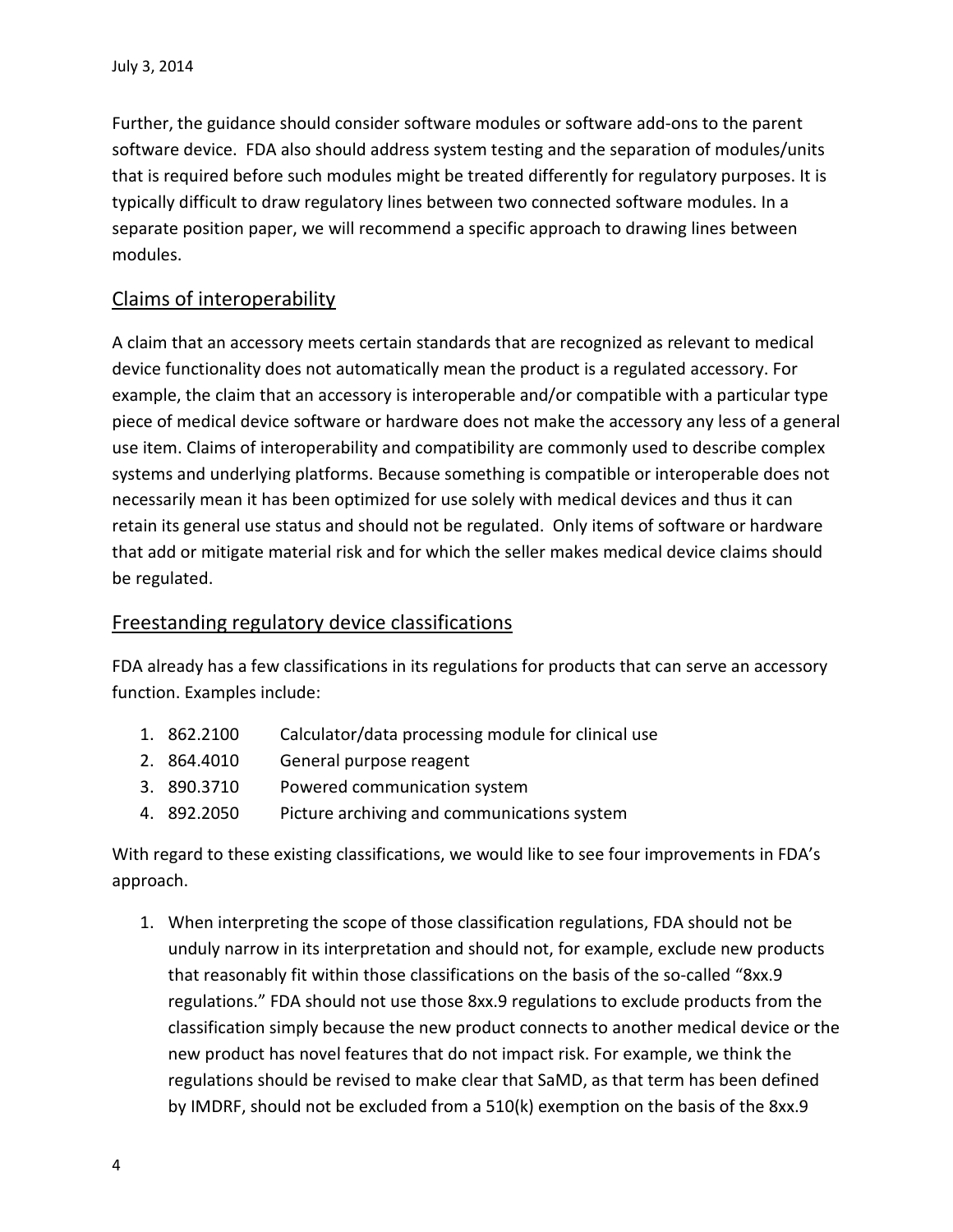regulations just because it uses data from an in vitro diagnostic device. The classification should be based upon the function of the SaMD (what is done with the data), not the data source. This is consistent with the FDA Mobile Medical Application Guidance and the Food and Drug Administration Safety and Innovation Act Health IT Report where there is a clear focus on the health IT functionality and not the platform(s) on which such functionality resides or the product name/description of which it is a part.

- 2. FDA also should establish additional classification regulations that define and characterize the risk associated with the most common mHealth accessories that it intends to regulate. The purpose here would be to establish more appropriate, riskbased classifications specific to the accessories. We have included some specific classifications we would propose in Appendix A. We believe that FDA should leverage FDA's recently proposed revised reclassification procedures, in accordance with FDASIA, to facilitate the creation of these new classifications.
- 3. FDA should document its use of enforcement discretion in a manner that can be consistently and confidently relied upon by industry. For example, FDA recently made the decision to deregulate diabetes data management software products. We think that's a good decision, as such systems are so safe and so well characterized that there was no benefit to subjecting them to regulation. We were pleased that FDA publicly announced that on the agency's website in a manner that all could see. We would like to see FDA use that same transparency for other categories that the agency has decided not to regulate.
- 4. And finally, we would like to see FDA make greater use of the de novo reclassification process for novel mHealth technologies that plainly do not create undue risk. We would like to see greater flexibility by the agency for assembling the necessary information for a de novo submission, and we would also like to see clearer guidance on applying the de novo process to mHealth technologies, and an expedited process.

#### Enforcement discretion accessory categories

Knowing which accessory categories FDA agrees are general purpose enough and low risk enough to be not regulated would greatly help industry innovate in this space. We would like to see FDA spell out in a guidance document some of the more important and common categories of accessories that the agency agrees are either not medical devices, or if they technically meet the definition, are categories where FDA has no intention to regulate. We have assembled a preliminary list of these categories in the attached Appendix B.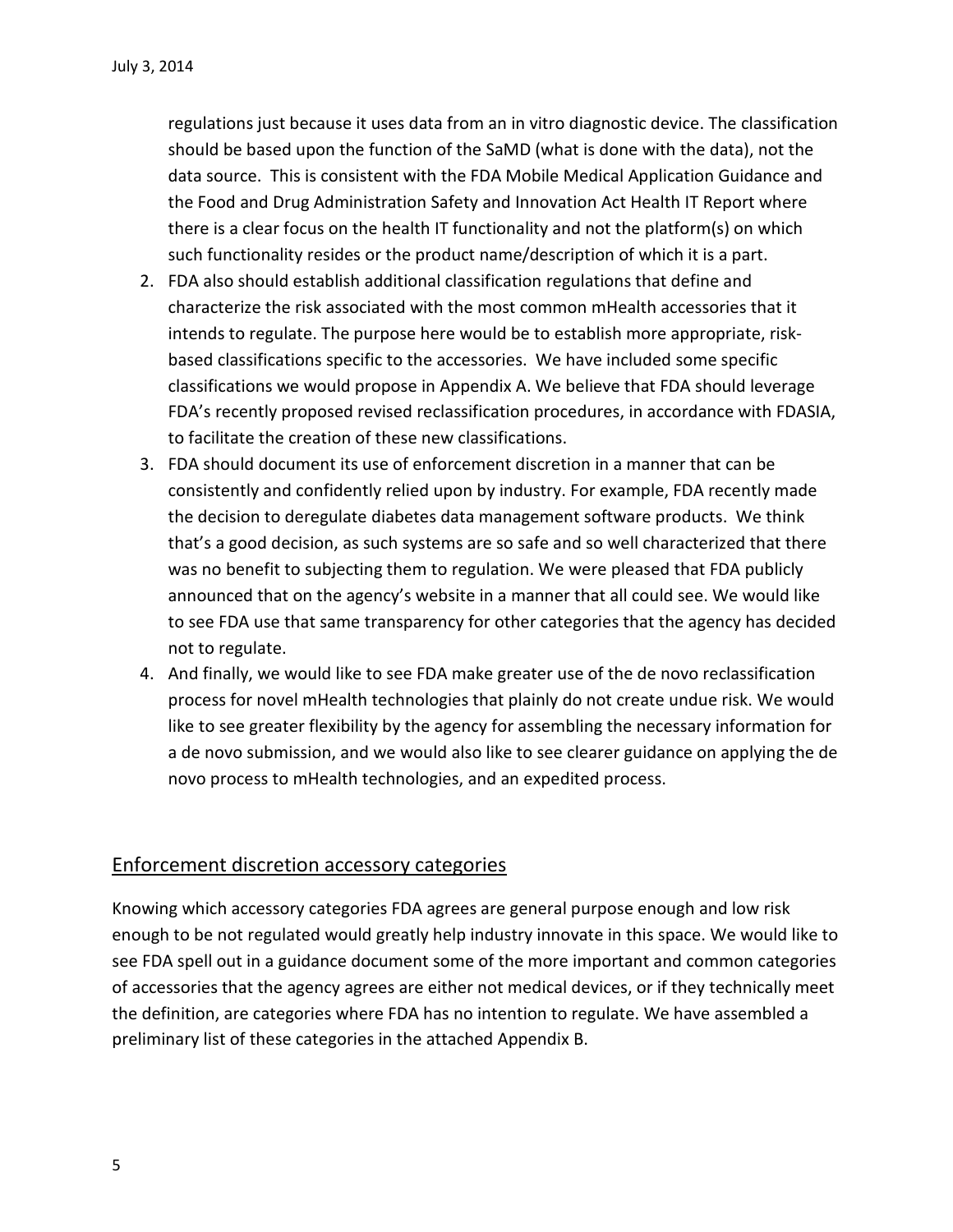#### Regulatory requirements applicable to accessories

Regardless of the classification of an accessory, the following rules would apply to any intended use as an accessory.

- 1. Claims that certain products are compatible or interoperable with a medical device must be adequately substantiated and
- 2. The company making the claim must assure the claim remains accurate as the accessory or parent medical device changes over time.

So for accessories that are in fact regulated medical devices, instead of up classifying accessories, we recommend FDA use its authority under the general controls to assure that companies are adequately validating accessory type claims. Thus, instead of premarket review, we are proposing that FDA use the agency's inspection powers to make sure that the validation has been done.

#### **Conclusion**

Our goal in providing this comprehensive assessment of how accessories should be regulated is the acknowledgment that accessories often should be regulated independently of the medical devices they accessorize. If an accessory fits into its own classification regulation, or fits into one of the enforcement discretion categories, it should be regulated independently and not as part of a particular system or configuration. This has tremendous practical consequences, not the least of which is that these accessories would not need to be included in premarket notifications for the parent device. Instead, as just explained, they would have their own classification status and claims of compatibility would be addressed under the quality system, and not through premarket notification.

We include in Appendix C examples of accessories in the market today which demonstrate the issues identified above.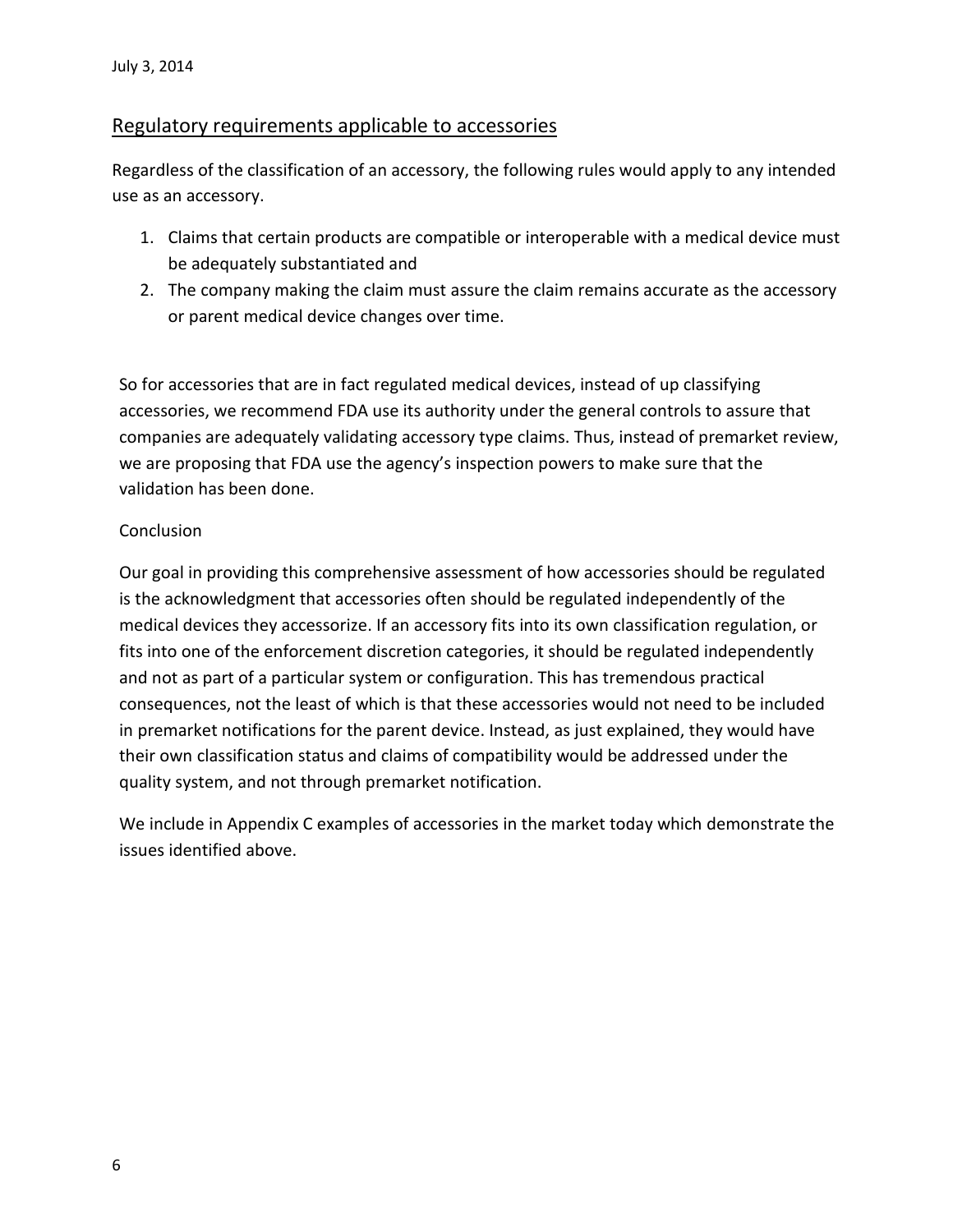# **Appendix A—Proposed New Regulatory Classifications**

## **for mHealth Accessories**

| Data aggregators<br>and report<br>generators | A data aggregator and report<br>generator is a hardware or software<br>device intended to produce an<br>electronic report of health-related<br>and/or medical device data generated<br>from one or more sources connected<br>via an mHealth system. An example of<br>a data aggregator and report generator<br>is a software device that electronically<br>generates a report of data collected<br>from a weight scale, blood pressure<br>cuff, and a proprietary device that<br>manually prompts the user to respond<br>to predetermined, health-related | Class I (general controls). The device is<br>exempt from the premarket<br>notification procedures in subpart E of<br>part 807 of this chapter. |
|----------------------------------------------|-----------------------------------------------------------------------------------------------------------------------------------------------------------------------------------------------------------------------------------------------------------------------------------------------------------------------------------------------------------------------------------------------------------------------------------------------------------------------------------------------------------------------------------------------------------|------------------------------------------------------------------------------------------------------------------------------------------------|
|                                              | questions.                                                                                                                                                                                                                                                                                                                                                                                                                                                                                                                                                |                                                                                                                                                |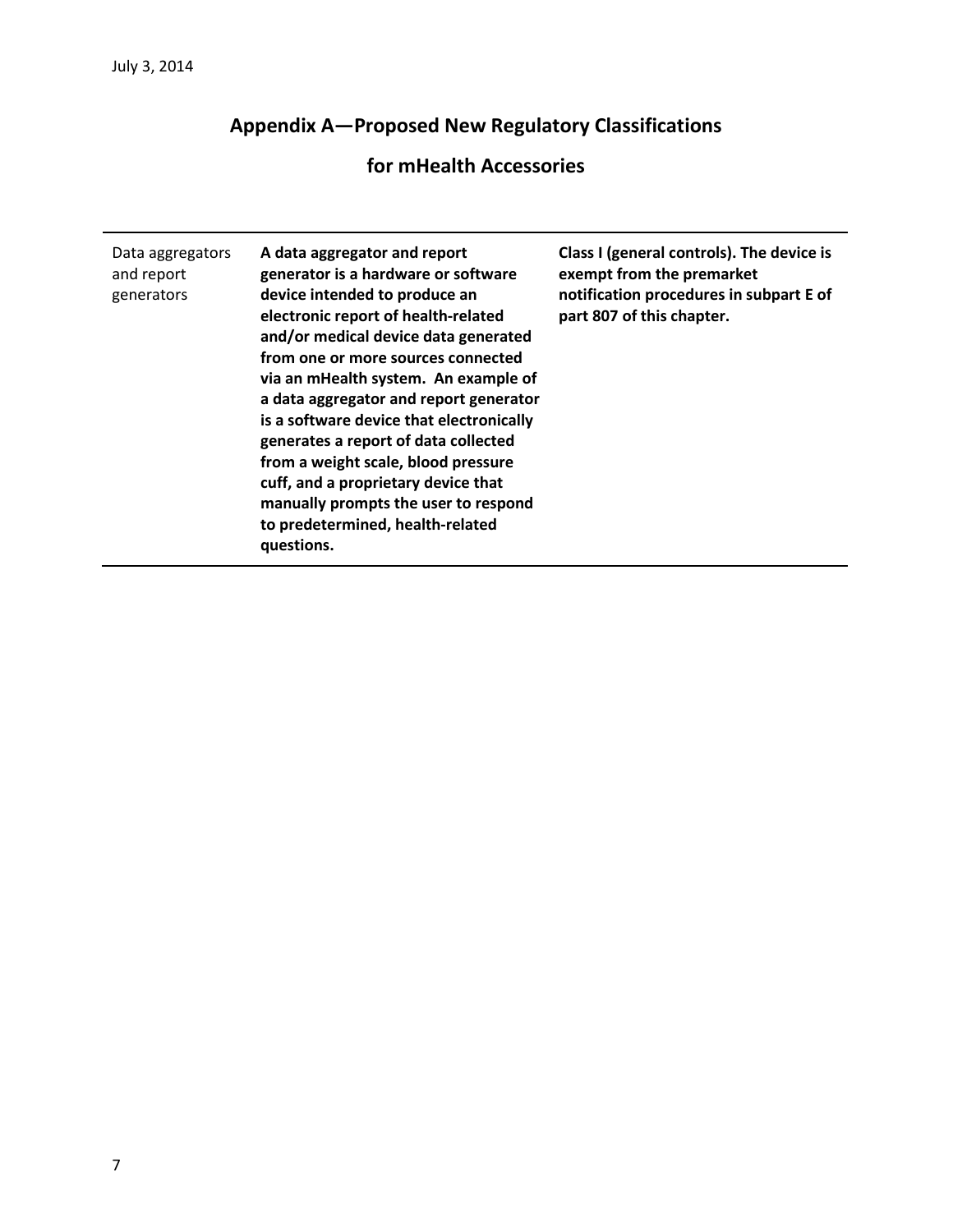| Appendix B-Proposed Unregulated, mHealth Accessory Categories |  |  |  |
|---------------------------------------------------------------|--|--|--|
|---------------------------------------------------------------|--|--|--|

| <b>Description</b>                                                                                              | <b>Definition</b>                                                                                                                                                                                                                                                                                                                                                                                                                                                                                                                                                                                                                                              |
|-----------------------------------------------------------------------------------------------------------------|----------------------------------------------------------------------------------------------------------------------------------------------------------------------------------------------------------------------------------------------------------------------------------------------------------------------------------------------------------------------------------------------------------------------------------------------------------------------------------------------------------------------------------------------------------------------------------------------------------------------------------------------------------------|
| <b>General Purpose</b><br>communication<br>equipment<br>labeled or<br>promoted for a<br>specific medical<br>use | General Purpose communication equipment labeled or promoted for<br>general use but including an explicit, specific medical use consists of<br>products that are used for telecommunications purposes to transmit<br>data in an mHealth system and that comply with applicable standards<br>for such products. These include wireless routers, modems, switches,<br>Bluetooth transmitters/receivers, cables, connectors, adaptors, and<br>any other similar product used for basic connectivity purposes, as<br>well as equipment used to support, test, and maintain such<br>equipment.                                                                       |
| Device controllers<br>for Class I exempt<br>devices                                                             | A device controller (for Class I exempt devices) is a hardware or<br>software device used to electronically control the functionality of a<br>Class I device exempt from premarket notification requirements that<br>is part of an mHealth system. An example of a device controller is a<br>software device that electronically triggers a sensor device in an<br>mHealth system to perform a task (e.g., to collect health-related<br>information, or to notify the user to respond to predetermined,<br>health-related questions).                                                                                                                          |
| Adapted general<br>purpose<br>communication<br>software                                                         | Software allows consumer to enter vital sign and other data, or<br>retrieves data from a medical or fitness device via standard wireless<br>communication in lieu of manual entry of the vital sign data. This<br>software may temporarily store data on mobile device; use standard<br>SSL, encrypt data; and, using a standard mobile data connection,<br>transmit data at a scheduled time to a secure data center. This<br>software does not issue real-time alerts to healthcare providers and is<br>not intended for individuals in acute care facility, or high-risk<br>individuals requiring active, real time monitoring by a healthcare<br>provider. |
|                                                                                                                 | This software may deliver to the consumer certain content (may be<br>educational, motivational or instructional) that is configured for the<br>consumer by separate software domiciled at the data center (that<br>may be regulated) and transmitted to the mobile device for display.                                                                                                                                                                                                                                                                                                                                                                         |
|                                                                                                                 | May or may not have the same brand name as one of the regulated<br>devices or software with which it communicates.                                                                                                                                                                                                                                                                                                                                                                                                                                                                                                                                             |
| Secondary display<br>hardware and<br>software                                                                   | In certain care settings, caregivers and patients find it convenient to<br>use a secondary display for collected data, sometimes to<br>simultaneously display data taken from multiple sources. Secondary<br>displays include any hardware or software intended for displaying<br>health or medical device data where the user has reasonable access                                                                                                                                                                                                                                                                                                           |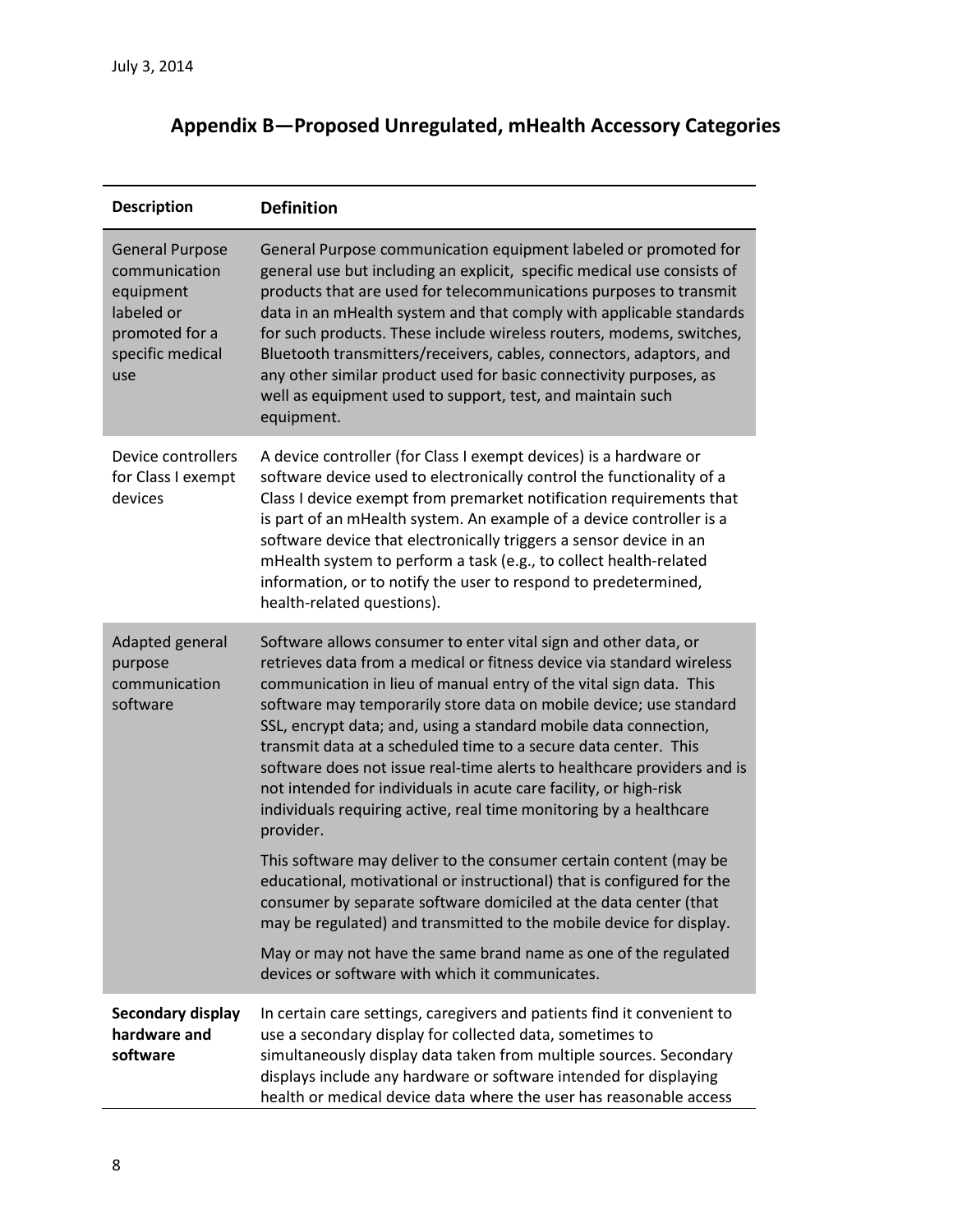to another, primary display. This does not change the regulatory classification of that primary display.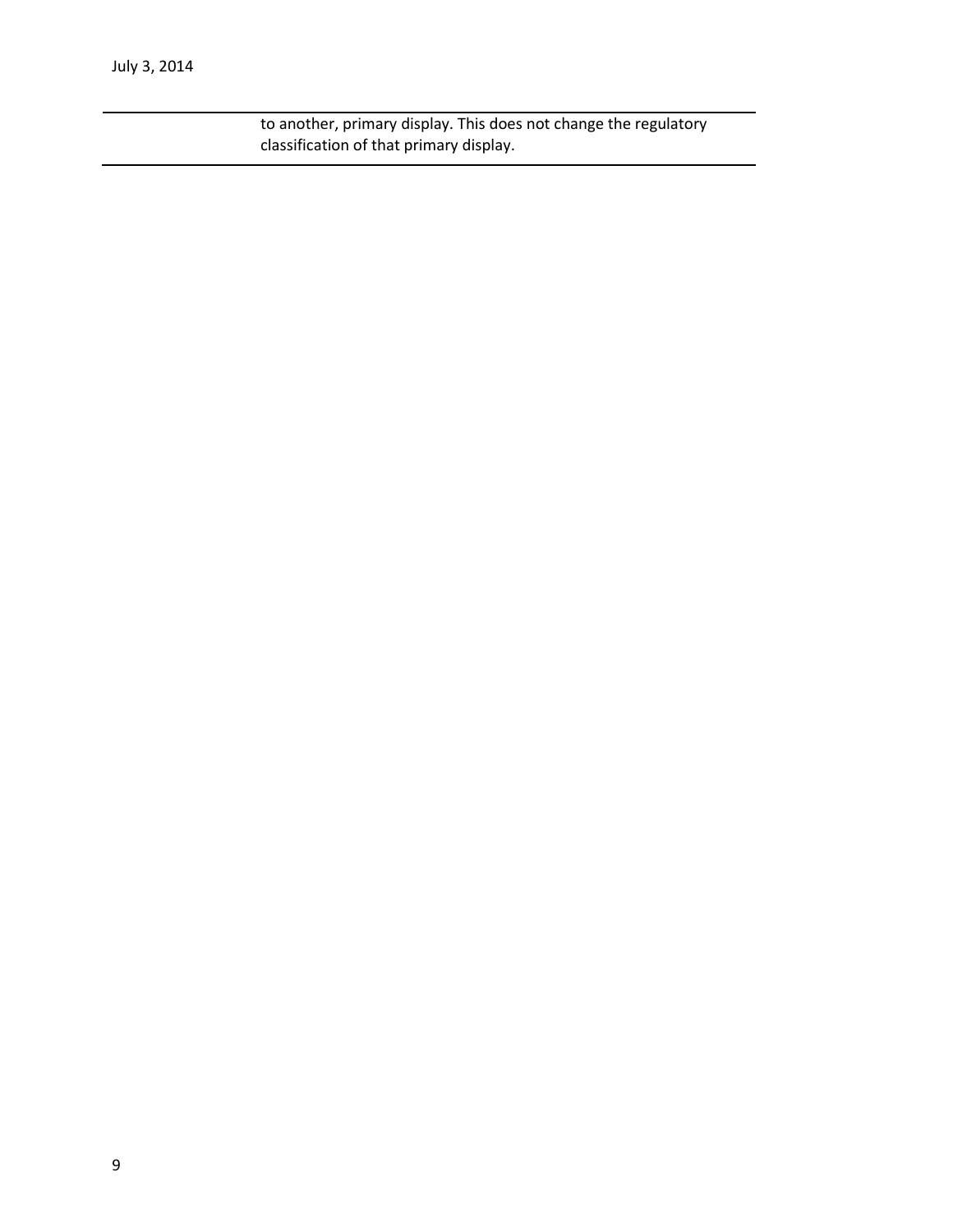# **Appendix C—Examples of Accessories in the Market Today**

| mHealth Accessory Issue                                                | <b>Example</b>                                                                                                                                                                                                                                                                                                                                                                                                                                                                                                                                                                 | <b>Current regulatory treatment</b>                                                                                                                                                                                                                             |
|------------------------------------------------------------------------|--------------------------------------------------------------------------------------------------------------------------------------------------------------------------------------------------------------------------------------------------------------------------------------------------------------------------------------------------------------------------------------------------------------------------------------------------------------------------------------------------------------------------------------------------------------------------------|-----------------------------------------------------------------------------------------------------------------------------------------------------------------------------------------------------------------------------------------------------------------|
| General purpose hardware<br>and software used with a<br>medical device | A Patient Management system<br>allows implanted defibrillator<br>data to be recorded and<br>forwarded via Plain Old<br>Telephone System (POTS) to a<br>Webserver that is<br>manufactured by the Implant<br>Defibrillator manufacturer.                                                                                                                                                                                                                                                                                                                                         | When sold by a class III<br>manufacturer, the Web server is<br>treated as an accessory and<br>classified in class III. Indeed the<br>entire Web server system<br>including power cords and disk<br>drives are treated in class III.<br>This is over regulation. |
| General purpose hardware<br>and software used with a<br>medical device | A standard cell phone may<br>well in the future be sold with<br>a mobile medical app,<br>regulated by FDA, preinstalled.                                                                                                                                                                                                                                                                                                                                                                                                                                                       | FDA likely would treat the cell<br>phone as a medical device but<br>choose not to regulate it under<br>enforcement discretion.<br>More accurately, the cell phone<br>should not be considered a<br>medical device at all.                                       |
| Application of accessory rule<br>to systems                            | An in-home device capable of<br>reading implant data can then<br>send the data to a<br>physician. The data is non-<br>urgent and having the home<br>monitor is primarily for<br>convenience. The in-home<br>device has no decision making<br>capability and does not close<br>any therapy loop by<br>reprogramming settings. The<br>in-home device functionality<br>could be alternatively<br>accomplished with a standard<br>cell phone and custom<br>interrogation interface to<br>collect the data. The data<br>would flow from the implant<br>to a custom telemetry device | Under current regulatory<br>approaches that FDA, any of<br>these in-home devices would be<br>class III.<br>This is over regulation.                                                                                                                             |